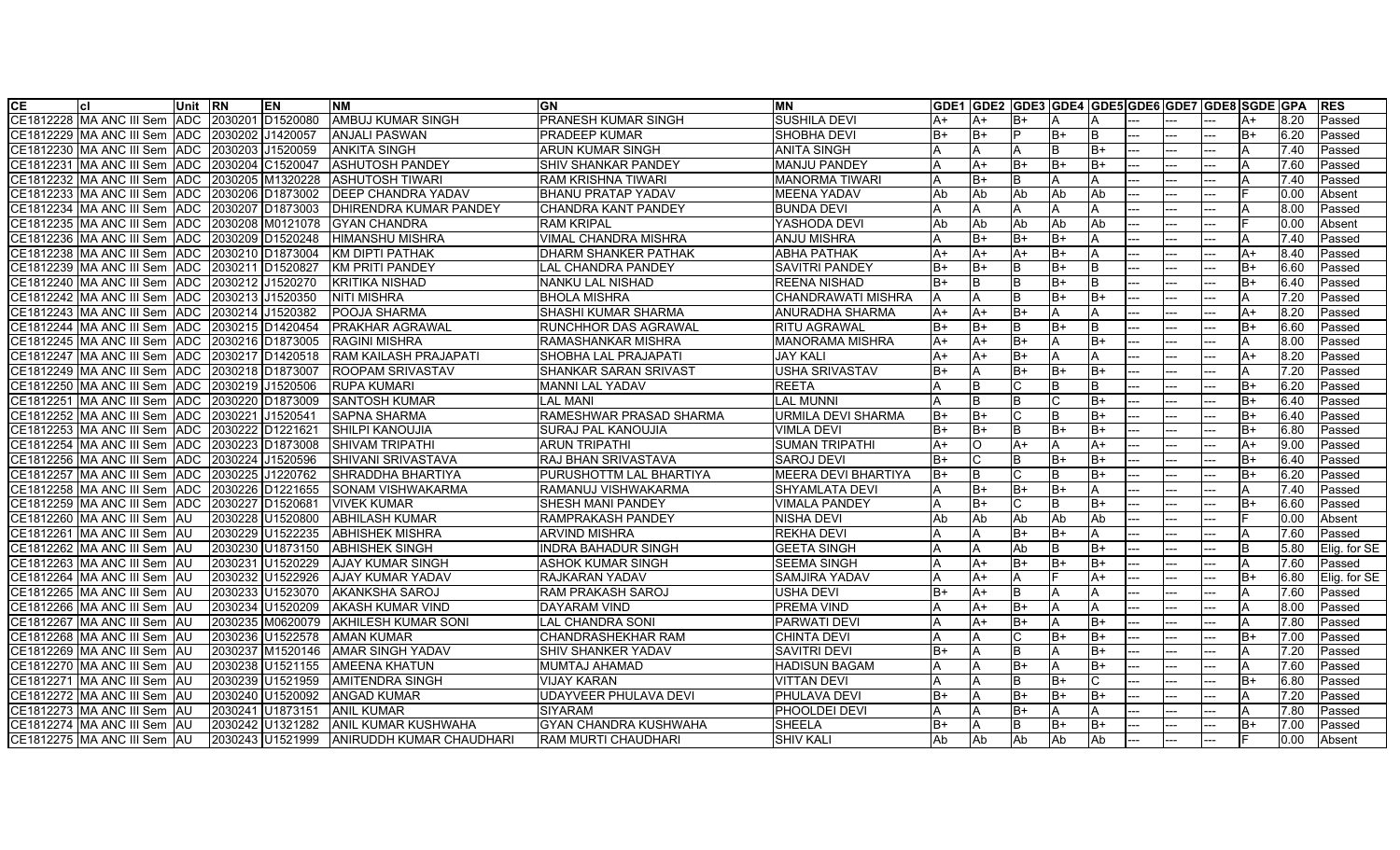| CE1812276 MA ANC III Sem AU<br>2030244 U1321208    | <b>JANJU YADAV</b>            | HARI SHANKAR YADAV           | <b>SUMITRA YADAV</b>       |      | ΙA+            | B+           | IA+       |      |          |     | A+   | 8.20 | Passed       |
|----------------------------------------------------|-------------------------------|------------------------------|----------------------------|------|----------------|--------------|-----------|------|----------|-----|------|------|--------------|
| CE1812277 MA ANC III Sem AU<br>2030245 U1521275    | <b>ANKIT KUMAR YADAV</b>      | ASHOK KUMAR YADAV            | SHOBHAVATI DEVI            | Ab   | Ab             | Ab           | lAb       | Ab   |          |     |      | 0.00 | Absent       |
| CE1812278 MA ANC III Sem AU<br>2030246 M0721369    | ANKUSH KUMAR BHARTIYA         | JAWAHAR LAL BHARTIYA         | <b>NIRMLA DEVI</b>         |      |                | B            | B+        |      |          | --  |      | 7.40 | Passed       |
| CE1812279 MA ANC III Sem AU<br>2030247 U1520219    | <b>ANSHIKA KULSHRESHTHA</b>   | SURENDRA KUMAR KULSHRESHTHA  | <b>ANJALI KULSHRESHTHA</b> | A    | Α              |              | $B+$      | B+   | <u>.</u> |     |      | 7.20 | Passed       |
| CE1812281 MA ANC III Sem AU<br>2030248 U1522505    | <b>ANURAG RAO</b>             | <b>RAMESH RAM</b>            | <b>PUSHPA DEVI</b>         |      |                |              | <b>B</b>  |      |          |     | B+   | 6.80 | Passed       |
| CE1812283 MA ANC III Sem JAU<br>2030249 U1873152   | <b>ARJUN KUMAR</b>            | <b>RAVISHANKAR PATEL</b>     | <b>SAMDEI DEVI</b>         | Ab   | Ab             | Ab           | <b>Ab</b> | Ab   |          |     |      | 0.00 | Absent       |
| 2030250 U1521919<br>CE1812284 MA ANC III Sem AU    | <b>ASHISH RANJAN</b>          | SURENDRA KUMAR               | <b>JALIKSANI DEVI</b>      |      |                |              | ΙA        | B+   |          |     |      | 7.40 | Passed       |
| CE1812285 MA ANC III Sem AU<br>2030251 U1420860    | <b>ASHUTOSH KUMAR</b>         | <b>RABINDRA PRATAP</b>       | <b>ANITA SINGH</b>         |      | A              | R            | lB+       | B+   |          |     | A    | 7.20 | Passed       |
| CE1812286 IMA ANC III Sem IAU                      | <b>BRAJENDRA PRATAP SINGH</b> | HARNAM SINGH                 | <b>RAM BITOLEE</b>         |      |                |              | C         | B+   |          |     | B+   | 6.80 | Passed       |
| CE1812287 MA ANC III Sem AU<br>2030253 U1422093    | <b>CHANDRA SHEKHAR ANAND</b>  | JIYALAL                      | <b>MANORAMA</b>            |      | $B+$           | R            | A         | $B+$ |          |     |      | 7.20 | Passed       |
| CE1812288 MA ANC III Sem AU<br>2030254 U1873153    | <b>DEEPAK KUMAR</b>           | <b>RAM NARAYAN</b>           | KAUSHILYA DEVI             |      | Α              |              | lB+       | $B+$ |          |     |      | 7.20 | Passed       |
| CE1812290 MA ANC III Sem AU<br>2030255 U1873154    | <b>DEEPIKA VERMA</b>          | SURESH CHANDRA VERMA         | <b>LAXMI DEVI</b>          | A+   | $A+$           | B+           | A         |      |          |     | A+   | 8.20 | Passed       |
| 2030256 U1873155<br>CE1812292 MA ANC III Sem AU    | <b>DHEERAJ SINGH</b>          | SANGAM LAL                   | <b>GITA DEVI</b>           | $B+$ | A              | $B+$         | lB+       | lB+  |          |     |      | 7.20 | Passed       |
| CE1812293 MA ANC III Sem AU<br>2030257 9AU/1127    | <b>DINESH KUAMR</b>           | <b>BHAWANI PRASAD</b>        | PRABHAWATI                 | Ab   | Ab             | Ab           | <b>Ab</b> | Ab   |          |     |      | 0.00 | Absent       |
| CE1812294 MA ANC III Sem AU<br>2030258 U1873156    | <b>DURAGESH</b>               | SHER BAHADUR                 | <b>SANGITA</b>             |      |                |              | <b>B</b>  | $B+$ |          |     | B+   | 6.20 | Passed       |
| 2030259 U1873157<br>CE1812295 IMA ANC III Sem IAU  | DURGESH KUMAR SRIVASTAVA      | SANJAY KUMAR SRIVASTAVA      | <b>SHARDA DEVI</b>         | B+   | $B+$           | R            | lB+       | $B+$ |          |     | $B+$ | 6.80 | Passed       |
| CE1812296 IMA ANC III Sem IAU<br>2030260 U1520641  | <b>HARIKANT SINGH</b>         | GYANENDRA KUMAR SINGH        | <b>NISHA SINGH</b>         | A+   | $A+$           |              | ΙA        |      |          |     | A    | 8.00 | Passed       |
| CE1812297 MA ANC III Sem JAU<br>2030261 U1520888   | <b>HARSHIT TRIPATHI</b>       | <b>SANJAY TRIPATHI</b>       | <b>RANJANA DEVI</b>        |      | $A+$           | $B+$         | ΙA        |      |          |     |      | 8.00 | Passed       |
| CE1812298 MA ANC III Sem AU<br>2030262 U1522246    | HARSHITA TIWARI               | TUNG NATH TIWARI             | ICHAMPA TIWARI             |      | ΙA+            |              | ΙA        | A+   |          |     | $A+$ | 8.40 | Passed       |
| 2030263 U1873159<br>CE1812300 MA ANC III Sem AU    | <b>JAY KUMAR MAURYA</b>       | VIJAY KUMAR MAURYA           | <b>MALTI DEVI</b>          | IB+  | B+             | B+           | B+        | IB+  |          |     | B+   | 7.00 | Passed       |
| CE1812301 MA ANC III Sem AU<br>2030264 U1522114    | <b>JEEVAN</b>                 | <b>RAMESH KUMAR</b>          | <b>RASHMI</b>              |      | $B+$           | <sub>B</sub> | lB+       |      |          |     | $B+$ | 6.80 | Passed       |
| CE1812302 MA ANC III Sem AU<br>2030265 U1522606    | <b>JITENDRA KUMAR</b>         | <b>VIJAY KUMAR</b>           | <b>NANHKA DEVI</b>         |      |                |              |           |      | --       |     |      | 5.40 | Passed       |
| 2030266 D1520791<br>CE1812303 MA ANC III Sem AU    | JYOTI MISHRA                  | SURESH CHANDRA MISHRA        | <b>RITA MISHRA</b>         |      | $A+$           | <sub>R</sub> | $A+$      | $A+$ |          |     | $A+$ | 8.20 | Passed       |
| CE1812304 MA ANC III Sem AU<br>2030267 M1520493    | KAMAL CHANDRA PRAJAPATI       | <b>GAMA PRASAD PRAJAPATI</b> | <b>GURIYA DEVI</b>         |      | A              | $B+$         |           |      |          |     |      | 7.80 | Passed       |
| CE1812306 MA ANC III Sem AU<br>2030268 U1873161    | <b>KHUSHBOO</b>               | <b>GOUTAM PRASAD</b>         | <b>ARTI DEVI</b>           |      | $A+$           | B+           | lB+       |      |          |     | А    | 7.80 | Passed       |
| 2030269 G1520093<br>CE1812307 IMA ANC III Sem IAU  | <b>KM. DEEKSHA</b>            | ASHOK DWIVEDI                | <b>IMEERA DWIVEDI</b>      |      | $\Omega$       | B+           | IA        |      |          |     | A+   | 8.20 | Passed       |
| 2030270 U1520455<br>CE1812308 MA ANC III Sem AU    | IKM. DIKSHA MISHRA            | MANOJ KUMAR MISHRA           | <b>ARUNA MISHRA</b>        | B+   | $A+$           | B            | IΑ        | A+   | --       |     | A    | 7.80 | Passed       |
| CE1812309 MA ANC III Sem JAU<br>2030271 M1521447   | <b>KOMAL GAUTAM</b>           | <b>GARIB DAS GAUTAM</b>      | <b>KUSUM GAUTAM</b>        |      | <b>B</b>       |              | A         |      |          |     | B+   | 6.60 | Passed       |
| CE1812310 MA ANC III Sem AU<br>2030272 U1521212    | KRISHNA MOHAN TRIPATHI        | <b>BRAMHA DEEN TRIPATHI</b>  | <b>ASHOKA TRIPATHI</b>     |      | A              | $B+$         | lB+       |      |          |     |      | 7.60 | Passed       |
| 2030273 M1520532<br>CE1812311 MA ANC III Sem AU    | <b>KULDEEP KUMAR</b>          | LAKSHMI PRASAD KESHARWANI    | RAM RANI DEVI              |      | $A+$           | B+           | ΙB        | $B+$ |          |     |      | 7.40 | Passed       |
| CE1812312 MA ANC III Sem AU<br>2030274 U1521183    | KULDEEP KUMAR GAUTAM          | <b>JAG PRASAD</b>            | <b>KAMLA DEVI</b>          | Ab   | Ab             | Ab           | Ab        | Ab   |          |     |      | 0.00 | Absent       |
| CE1812313 MA ANC III Sem AU<br>2030275 U1873162    | <b>KULDEEP SINGH</b>          | GAYA PRASAD                  | <b>ANAR KALI</b>           |      |                |              | A         |      |          |     |      | 7.60 | Passed       |
| CE1812314 MA ANC III Sem AU<br>2030276 U1873163    | KUMARI NIRUPAMA               | <b>NARENDRA KUMAR</b>        | SHARDA DEVI                |      | $\overline{A}$ | <sub>B</sub> | ΙA        |      |          |     |      | 7.60 | Passed       |
| CE1812317 MA ANC III Sem AU<br>2030277 U1521702    | <b>MANOJ YADAV</b>            | PARAMHANS YADAV              | <b>VACHCHI YADAV</b>       | $B+$ | $A+$           | $B+$         | lB+       | B+   |          |     |      | 7.40 | Passed       |
| CE1812318 MA ANC III Sem AU<br>2030278 U1520337    | <b>MD NABIYUL HARMAIN</b>     | <b>MD SHAREEF</b>            | <b>BADARUNNISHA</b>        |      | $A+$           | $B+$         | IA+       | $A+$ |          |     | A+   | 8.40 | Passed       |
| CE1812319 MA ANC III Sem AU<br>2030279 U1522966    | <b>MEENU SINGH</b>            | AJAY KUMAR SINGH             | <b>BINNI SINGH</b>         | $B+$ | $A+$           | B            | A         |      |          |     |      | 7.60 | Passed       |
| 2030280 U1520801<br>CE1812320 IMA ANC III Sem IAU  | MOHD RAHIL                    | MOHD AKRAM ANSARI            | <b>JAMILA KHATOON</b>      | IB.  | R              |              |           |      |          |     |      | 4.60 | Elia. for SE |
| CE1812322 MA ANC III Sem AU<br>U1521575<br>2030281 | <b>NAMRATA YADAV</b>          | <b>NAND LAL YADAV</b>        | <b>SUSHAMA DEVI</b>        | A+   | $\Omega$       | $B+$         | lB+       | $A+$ |          |     | $A+$ | 8.40 | Passed       |
| CE1812324 MA ANC III Sem AU<br>2030282 U1873164    | <b>NEERAJ KUMAR</b>           | RADHE KRISHNA SAROJ          | <b>MAKHANA DEVI</b>        |      | A              |              | B+        | B+   | $- -$    | --  |      | 7.20 | Passed       |
| CE1812325 MA ANC III Sem AU<br>2030283 U1523228    | <b>NEERAJ SINGH</b>           | RADHE SHYAM SINGH            | <b>SANGEETA SINGH</b>      |      | $A+$           | B+           | lΒ        | B+   |          |     | A    | 7.40 | Passed       |
| CE1812326 MA ANC III Sem AU<br>2030284 G1420125    | NEHA YADAV                    | PURUSHOTTAM DAS YADAV        | SHSHEELA DEVI              |      | $B+$           | B            | B+        | B+   |          |     | B+   | 7.00 | Passed       |
| CE1812327 MA ANC III Sem AU<br>2030285 U1873165    | NISHI YADAV                   | JASWANT SINGH                | <b>USHA DEVI</b>           |      | Α              |              | A         |      |          |     |      | 7.60 | Passed       |
| CE1812328 MA ANC III Sem AU<br>2030286 U1520736    | <b>PAWAN PANDEY</b>           | RAMA SHANKAR PANDEY          | <b>SARALAL PANDEY</b>      |      | $A+$           |              | A+        |      |          |     | $A+$ | 8.40 | Passed       |
| CE1812329 MA ANC III Sem AU<br>2030287 U1873166    | <b>POOJA YADAV</b>            | <b>RAM SOORAT YADAV</b>      | <b>VIDYA DEVI</b>          |      | $A+$           | $B+$         | lΒ        | B+   |          | --- | A    | 7.40 | Passed       |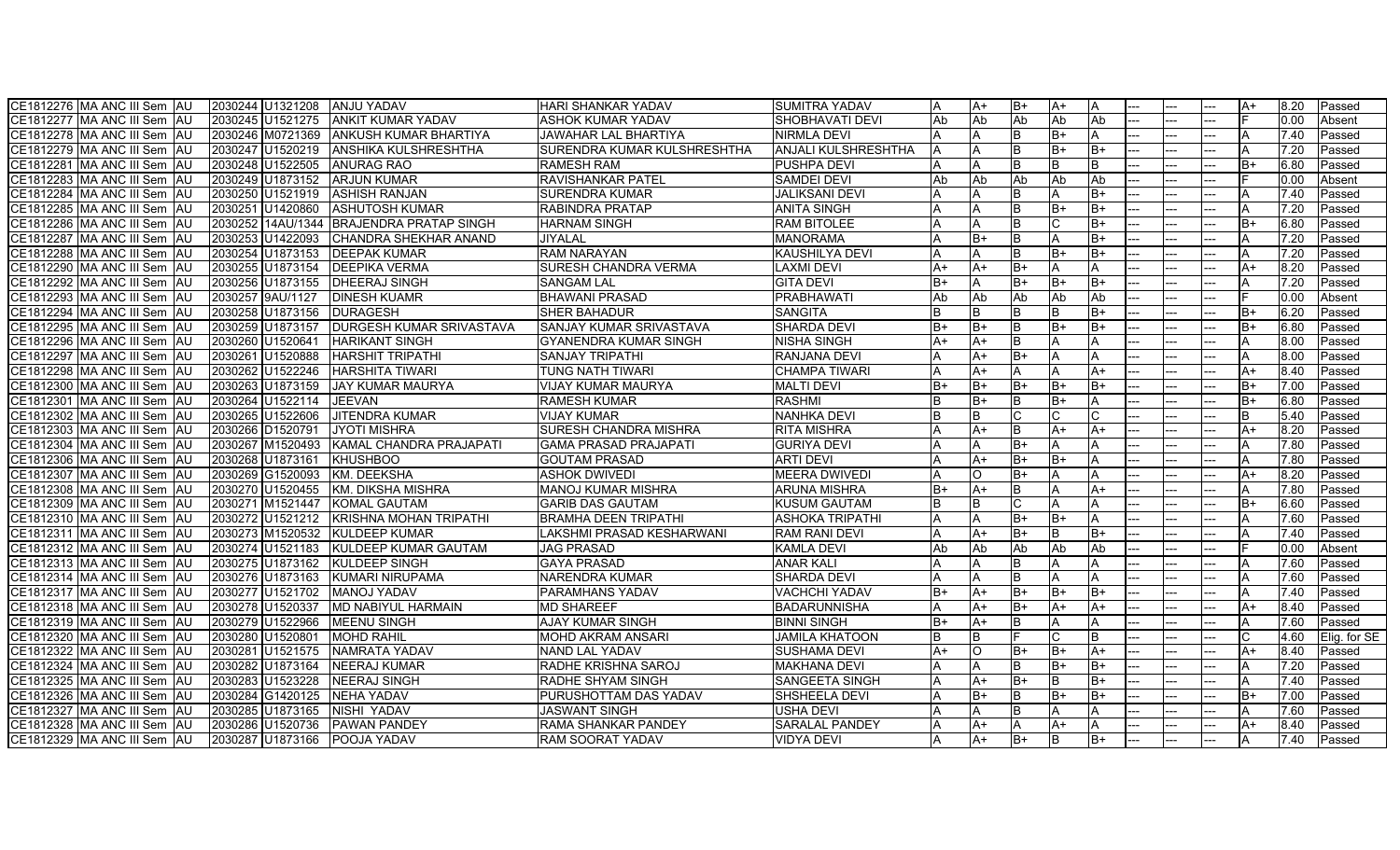| CE1812330 MA ANC III Sem AU   | 2030288 U1873167              | <b>POONAM HARIJAN</b>      | <b>SIMRIKH LAL HARIJAN</b>   | SHEELA HARIJAN         | ΙA   | IA+      | IΒ           | IΑ        |      |          |     |      | 17.80 | lPassed      |
|-------------------------------|-------------------------------|----------------------------|------------------------------|------------------------|------|----------|--------------|-----------|------|----------|-----|------|-------|--------------|
| CE1812331 MA ANC III Sem AU   | 2030289 U1520606              | <b>PRACHI TIWARI</b>       | ANIL TIWARI                  | <b>I</b> NEELAM TIWARI | A+   | A        | $B+$         | I٨        |      |          |     |      | 8.00  | Passed       |
| CE1812332 IMA ANC III Sem IAU | 2030290 U1021625              | <b>PRAMOD KUMAR</b>        | RAJMANI                      | <b>GEETA DEVI</b>      | Ab   | Ab       | Ab           | Ab        | Ab   | $- -$    | --  |      | 0.00  | Absent       |
| CE1812333 MA ANC III Sem AU   | 2030291 U1520894              | <b>PRASHANT KUMAR</b>      | RAMCHANDRA YADAV             | <b>PHULVASI DEVI</b>   |      | $B+$     |              | B+        | $B+$ |          |     | B+   | 7.00  | Passed       |
| CE1812334 MA ANC III Sem AU   | 2030292 U1420914              | PRAVEEN KUMAR JAYSWAL      | <b>MOOLCHANDRA</b>           | <b>NIRMALA DEVI</b>    |      | Α        |              | B+        | B+   | <u>.</u> | --  | А    | 7.20  | Passed       |
| CE1812335 MA ANC III Sem AU   | 2030293 U1522134              | <b>PREETI SAROJ</b>        | PRADEEP KUMAR SAROJ          | <b>NIRMALA DEVI</b>    |      | $A+$     | $B+$         | B+        |      |          |     |      | 7.80  | Passed       |
| CE1812336 MA ANC III Sem AU   | 2030294 U1521477              | <b>PREM SUKH</b>           | <b>RAM ACHAL</b>             | <b>NEELAM DEVI</b>     |      | Α        | $B+$         | ΙA        |      |          |     |      | 7.80  | Passed       |
| CE1812338 MA ANC III Sem AU   | 2030295 U1520389              | PULKIT YADAV               | PURUSHOTTAM PRASAD YADAV     | <b>INDU YADAV</b>      | Ab   |          |              | A         | $B+$ |          |     | IB.  | 5.80  | Elig. for SE |
| CE1812339 MA ANC III Sem JAU  | 2030296 U1520554              | <b>RAHUL KUMAR</b>         | RAM NIWASH                   | <b>SANTRA DEVI</b>     |      | $A+$     | $B+$         |           | $B+$ |          |     |      | 7.80  | Passed       |
| CE1812342 MA ANC III Sem AU   | 2030297 U1873168              | RAJESH KUMAR GAUTAM        | <b>ASHA RAM</b>              | <b>AMARAWATI DEVI</b>  | $B+$ | $B+$     |              | <b>B</b>  | $B+$ |          |     | B+   | 6.20  | Passed       |
| CE1812343 MA ANC III Sem AU   | 2030298 U1522866              | <b>RAJNISH MISHRA</b>      | <b>JAIHARI MISHRA</b>        | LAKSHAMI DEVI          |      | $A+$     | $B+$         | A         |      |          |     |      | 8.00  | Passed       |
| CE1812346 MA ANC III Sem AU   | 2030299 U1521854              | RAJU YADAV                 | RAM NAGINA YADAV             | <b>MUKHA DEVI</b>      |      | lO.      |              |           |      |          |     | A+   | 8.40  | Passed       |
| CE1812348 MA ANC III Sem AU   | 2030300 U1873171              | <b>RAMESH KUMAR SAH</b>    | <b>BHULAN SAH</b>            | <b>PANKALI DEVI</b>    | $B+$ | B+       |              |           |      |          |     |      | 6.00  | Passed       |
| CE1812351 MA ANC III Sem   AU | 2030301 U1520891              | <b>RISHAV BAJORIA</b>      | <b>ANAND KUMAR BAJORIA</b>   | ISHOBHA BAJORIA        |      | $A+$     |              | lB+       |      |          |     |      | 7.60  | Passed       |
| CE1812352 MA ANC III Sem AU   | 2030302 IU1873173             | RITISHA ANAND              | KISHOR KUMAR                 | LATA VERMA             |      | $\Omega$ |              | ΙA        |      |          |     | A+   | 8.40  | Passed       |
| CE1812353 MA ANC III Sem AU   | 2030303 U1522016              | ROHIT CHAUDHARI            | <b>RAMESH CHAUDHARI</b>      | NIRMALA CHAUDHARI      |      |          |              | ΙA        |      |          |     |      | 7.40  | Passed       |
| CE1812354 MA ANC III Sem AU   | 2030304 U1521015              | RUDRA PRAKASH KHARWAR      | <b>AMARJEET PRASAD</b>       | <b>MANJU LATA</b>      |      | $B+$     |              | C         | $B+$ |          |     | B+   | 6.60  | Passed       |
| CE1812355 MA ANC III Sem JAU  | 2030305 U1520032              | <b>SACHIN KUMAR MAURYA</b> | <b>RAJMANI MAURYA</b>        | <b>SARITA MAURYA</b>   | $B+$ | IB.      |              | lΒ        |      |          |     | B.   | 6.00  | Passed       |
| CE1812356 MA ANC III Sem JAU  | 2030306 U1873174              | <b>SACHIN KUMAR SAROJ</b>  | AWADHESH SAROJ               | <b>SHEELA DEVI</b>     |      | Α        | B            | lB+       | lB+  |          |     |      | 7.20  | Passed       |
| CE1812357 MA ANC III Sem JAU  | 2030307 U1420907              | <b>SANDEEP KUMAR</b>       | MAHENDRA PRATAP              | <b>CHAMELA DEVI</b>    |      | $B+$     |              | lB+       | B+   |          |     | B+   | 7.00  | Passed       |
| CE1812358 MA ANC III Sem AU   | 2030308 U1420730              | <b>SANDEEP TIWARI</b>      | CHANDRA BHAN TIWARI          | <b>GITA TIWARI</b>     | B+   | $A+$     | B+           | B+        | lB+  |          |     | IA.  | 7.40  | Passed       |
| CE1812360 MA ANC III Sem AU   | 2030309 U1873175              | <b>SARVESH SAROJ</b>       | SUBEDAR SAROJ                | <b>JARAWATI DEVI</b>   |      |          | $B+$         | C         | B    |          |     | $B+$ | 6.80  | Passed       |
| CE1812368 MA ANC III Sem AU   | 2030310 U1873185              | <b>SASHI VERMA</b>         | <b>RAM KISHOR VERMA</b>      | <b>GAYTRI VERMA</b>    | B+   | A        | B+           | ΙA        | B+   |          |     | Α    | 7.40  | Passed       |
| CE1812361 MA ANC III Sem AU   | 2030311 U1873176              | <b>SATYAM PANDEY</b>       | RJESH KUMAR PANDEY           | <b>USHA PANDEY</b>     | B    | Α        | B+           | lB+       | $B+$ |          |     | B+   | 7.00  | Passed       |
| CE1812362 MA ANC III Sem AU   | 2030312 D1520534              | SAURABH KUMAR SINGH        | SHIV JEE SINGH               | <b>ASHA SINGH</b>      |      | $A+$     | B+           | lB+       |      | --       | --  | A    | 7.80  | Passed       |
| CE1812363 MA ANC III Sem AU   | 2030313 U1873177              | <b>SAURABH SINGH</b>       | HARISHCHANDRA YADAV          | <b>KUSUM LATA</b>      |      | $A+$     | $B+$         | lB+       | lB+  |          |     |      | 7.60  | Passed       |
| CE1812365 MA ANC III Sem AU   | 2030314 M1520996              | <b>SAURABH TIWARI</b>      | <b>KRISHNA MOHAN TIWARI</b>  | <b>MITHLESH TIWARI</b> |      | $B+$     |              | B+        | $B+$ |          |     | $B+$ | 7.00  | Passed       |
| CE1812366 MA ANC III Sem AU   | 2030315 U1522948              | SAURABH VISHWAKARMA        | SHIV PRAKASH VISHWAKARAMA    | <b>GEETA DEVI</b>      | Ab   | Ab       | Ab           | <b>Ab</b> | Ab   |          |     |      | 0.00  | Absent       |
| CE1812367 MA ANC III Sem AU   | 2030316 U1521304              | SHAMSHAD AHMAD             | VAKIL AHMAD                  | ASMA BANI              |      | O        |              |           |      |          |     | A+   | 8.40  | Passed       |
| CE1812370 MA ANC III Sem AU   | 2030317 IU1873178             | <b>SHIV KUMAR NIRMAL</b>   | <b>RAM KEVAL</b>             | <b>LAKHPATI DEVI</b>   | B+   | IB.      | Ab           | Ab        | Ab   |          |     |      | 2.60  | Failed       |
| CE1812371 IMA ANC III Sem IAU | 2030318 U1521927              | SHRADDHA GAUTAM            | <b>DHANIRAM</b>              | <b>MALTI DEVI</b>      |      | Α        |              | lB+       |      |          |     |      | 7.40  | Passed       |
| CE1812372 MA ANC III Sem JAU  | 2030319 D1520588              | SHUBHAM KUMAR TRIPATHI     | <b>DINESH KUMAR TRIPATHI</b> | <b>KAMLA DEVI</b>      |      | $A+$     | B+           | A         | A+   |          |     | $A+$ | 8.20  | Passed       |
| CE1812373 MA ANC III Sem JAU  | 2030320 U1520464              | <b>SHUBHAM SHARMA</b>      | ASHOK SHARMA                 | <b>REEMA SHARMA</b>    |      | lO.      |              | A+        | $A+$ |          |     | $A+$ | 8.80  | Passed       |
| CE1812375 MA ANC III Sem AU   | 2030321 U1420986              | <b>SIYA CHANDRA</b>        | <b>SHANKAR LAL</b>           | <b>KESIYA DEVI</b>     |      | lO.      | B+           | A+        | A+   |          |     | A+   | 8.60  | Passed       |
| CE1812376 MA ANC III Sem AU   | 2030322 U1873179              | SUDHEER KUMAR MAURYA       | RAMCHANDRA MAURYA            | <b>REKHA DEVI</b>      | $B+$ | $A+$     |              | A+        |      |          |     |      | 7.80  | Passed       |
| CE1812378 MA ANC III Sem AU   | 2030323 U1873180              | <b>SURAJ BHARTI</b>        | ASHOK KUMAR                  | <b>RITA DEVI</b>       |      | B        | <sub>B</sub> | $B+$      | $B+$ |          |     | $B+$ | 6.80  | Passed       |
| CE1812379 MA ANC III Sem AU   | 2030324 U1420029              | <b>SURESH SINGH</b>        | <b>JAGAT NARAYAN</b>         | <b>SHANTI DEVI</b>     |      | B+       |              |           |      |          |     |      | 5.60  | Passed       |
| CE1812380 MA ANC III Sem AU   | 2030325 U1873181              | <b>SUSHEEL KUMAR</b>       | SHYAM LAL                    | <b>USHA VARMA</b>      |      |          | $B+$         | lB+       | $B+$ |          |     |      | 7.40  | Passed       |
| CE1812381 MA ANC III Sem AU   | 2030326 U1520684              | SUSHIL KUMAR MISHRA        | <b>ASHOK KUMAR MISHRA</b>    | <b>SUSHMA MISHRA</b>   |      | Α        | $B+$         |           |      |          |     |      | 7.80  | Passed       |
| CE1812382 MA ANC III Sem AU   | 2030327 U1521420              | <b>SUSHMITA KUSHWAHA</b>   | SURESH CHANDRA KUSHWAHA      | <b>SARITA KUSHWAHA</b> | ΙA   | A        | B+           | IΑ        |      |          |     | IA.  | 7.80  | Passed       |
| CE1812383 MA ANC III Sem AU   | 2030328 U1422974              | SWAMI VIVEKANAND YADAV     | RADHEYSHYAM YADAV            | <b>MALATI DEVI</b>     |      | $A+$     | $B+$         |           |      |          |     |      | 8.00  | Passed       |
| CE1812386 MA ANC III Sem AU   | 2030329 11221175              | <b>UTKARSH RAI</b>         | <b>HITLAR RAI</b>            | <b>DROPADI RAI</b>     | B+   |          |              | lΒ        | B+   | --       |     | B+   | 6.80  | Passed       |
| CE1812387 MA ANC III Sem AU   | 2030330 U1521703              | <b>VANDANA YADAV</b>       | VIJAY PRAKASH YADAV          | <b>SITA DEVI</b>       |      | IA.      | <sub>B</sub> | ΙA        | $A+$ |          |     | A    | 7.80  | Passed       |
| CE1812388 MA ANC III Sem AU   | 2030331 U1520375 VIKASH KUMAR |                            | DAMODAR YADAV                | KUNTI DEVI             | A+   | lo.      |              | ΙA        | A+   |          | --- | A+   | 8.80  | Passed       |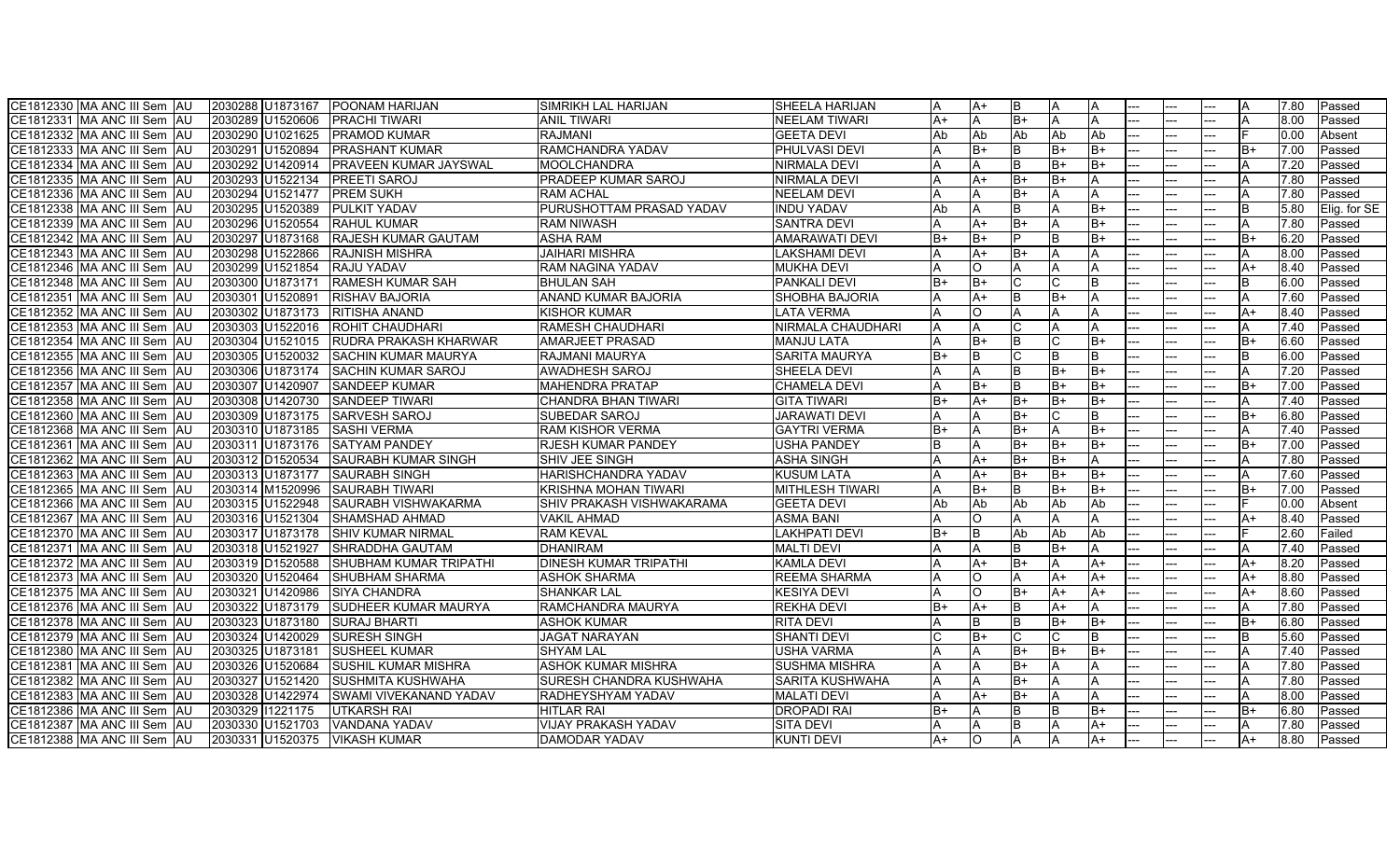| CE1812390 MA ANC III Sem AU<br>2030332 M1521266 VINAY KUMAR      |                                | <b>KRISHNA KUMAR</b>        | <b>INTA DEVI</b>       |      | IΑ         | $B+$     | l Ab | IB+  |         |       | R    | 6.00 | Elig. for SE |
|------------------------------------------------------------------|--------------------------------|-----------------------------|------------------------|------|------------|----------|------|------|---------|-------|------|------|--------------|
| ICE1812392 IMA ANC III Sem IAU<br>2030333<br>U1521091            | <b>VINITA MAURYA</b>           | <b>DINANATH MAURYA</b>      | <b>PRAMILA MAURYA</b>  |      | A+         | $B+$     | lB+  |      |         |       |      | 7.80 | Passed       |
| 2030334<br>U1521241<br>CE1812393 MA ANC III Sem AU               | <b>VIPIN GUPTA</b>             | <b>VIJAY GUPTA</b>          | <b>MEERA GUPTA</b>     | $B+$ | lA+        | A        | IΑ   | A+   |         |       | A+   | 8.20 | Passed       |
| 2030335 U1873183<br>CE1812394 MA ANC III Sem AU                  | <b>VIVEK KUMAR</b>             | <b>VIJAY BAHADUR</b>        | <b>MALTI DEVI</b>      | Ab   | IΑ         | $B+$     |      | IB+  |         |       | B.   | 5.40 | Elig. for SE |
| CE1812395 MA ANC III Sem<br>IAU<br>2030336<br>U3221432           | <b>VIVEK KUMAR YADAV</b>       | SURYAPAL YADAV              | <b>SHYAMA DEVI</b>     |      | ΙA         | B        |      | B+   |         |       |      | 7.40 | Passed       |
| CE1812398 MA ANC III Sem CMP<br>2030337 M1873002                 | <b>AJAY YADAV</b>              | <b>INDRAMANI YADAV</b>      | SARASVATI DEVI         | Ab   |            |          |      |      |         |       |      | 0.00 | Failed       |
| <b>CMP</b><br>2030338 M1873003<br>CE1812399 IMA ANC Ⅲ Sem        | <b>AMBRISH MISHRA</b>          | AJAY KUMAR MISHRA           | PREM LATA MISHRA       |      | lΒ         | $B+$     | lB+  | B+   |         |       | B+   | 7.00 | Passed       |
| CE1812400  MA ANC III Sem  CMP  2030339  M1521365                | <b>ANU JAISWAR</b>             | <b>ASHOK KUMAR</b>          | <b>NEEMA JAISWAR</b>   | IB+  | I٨         | R        | lв   | B+   |         |       | $B+$ | 6.80 | Passed       |
| CE1812401 IMA ANC III Sem ICMP<br>2030340 M1873004               | <b>ANUJ KUMAR</b>              | KEDAR NATH                  | <b>NATHIYA DEVI</b>    |      | IA+        |          | ΙB   |      |         |       |      | 7.20 | Passed       |
| <b>CMP</b><br>2030341<br>M1521377<br>CE1812402 MA ANC III Sem    | <b>ARTI TRIPATHI</b>           | <b>BALMIKI TRIPATHI</b>     | <b>SARLA TRIPATHI</b>  |      | IΑ         |          | B+   |      |         |       |      | 7.40 | Passed       |
| CE1812404  MA ANC III Sem  CMP  2030342<br>U1520930              | <b>JAYUSH PRAKASH</b>          | SHYAM JEE SRIVASTAVA        | NEELAM SRIVASTAVA      | A+   | IА.        | $B+$     | A+   | $A+$ |         |       | A+   | 8.40 | Passed       |
| CE1812405 MA ANC III Sem CMP 2030343<br>M1520330                 | <b>BADREE NATH RAI</b>         | <b>SHIV SAGAR RAI</b>       | <b>BINDOO RAI</b>      | Ab   | Ab         | Ab       | Ab   | Ab   |         |       |      | 0.00 | Absent       |
| CE1812406 MA ANC III Sem CMP 2030344 M1320267                    | <b>BHASKAR SINGH</b>           | <b>VIJAY BAHADUR SINGH</b>  | <b>SUSHILA DEVI</b>    | $A+$ | IA+        | $B+$     |      | $A+$ |         |       | A+   | 8.40 | Passed       |
| CE1812407 MA ANC III Sem CMP 2030345 M1873005                    | <b>IDABLU KUMAR SINGH</b>      | TEJ BAHADUR SINGH           | USHA DEVI              |      |            | R        | lB+  | IB+  |         |       |      | 7.20 | Passed       |
| CE1812408 MA ANC III Sem CMP 2030346 M1520392                    | <b>IDHARMENDRA KUMAR YADAV</b> | <b>DAL SINGAR</b>           | <b>USHA DEVI</b>       |      | ΙA         |          |      |      |         |       | A    | 8.00 | Passed       |
| ICE1812409 IMA ANC III Sem ICMP I2030347 IM1873006               | IGANESH TIWARI                 | LAL CHANDRA TIWARI          | JRMILA DEVI            |      | IB+        |          |      | B+   |         |       | B+   | 6.40 | Passed       |
| 2030348<br>U1522028<br>CE1812410 IMA ANC III Sem ICMP_           | IHIMANSHI SONKAR               | <b>MOHAN LAL SONKAR</b>     | <b>SUSHILA DEVI</b>    |      | IA.        | B        | lB+  |      |         |       |      | 7.40 | Passed       |
| ICE1812412 IMA ANC III Sem ICMP 12030349 IM1873008               | <b>KARAN SINGH</b>             | <b>SURYANARAYAN SINGH</b>   | <b>SANJU DEVI</b>      | Ab   | l Ab       | Ab       | Ab   | Ab   |         |       |      | 0.00 | Absent       |
| CE1812413 MA ANC III Sem CMP 2030350 M1521378                    | KM ARYA JAISWAL                | VIJENDRA KUMAR JAISWAL      | NIRMLA JAISWAL         |      | IΑ         | R        | ΙB   | IB+  |         |       | B+   | 7.00 | Passed       |
| CE1812415 MA ANC III Sem CMP 2030351 M1873010                    | <b>ILOVLESH KUMAR TIWARI</b>   | <b>AMBIKA PRASAD TIWARI</b> | <b>PUSHAPA DEVI</b>    | B+   | Iв         |          |      | B    |         |       | C    | 4.60 | Elig. for SE |
| CE1812418 MA ANC III Sem CMP 2030352 M1873011                    | <b>MAYANK KUMAR RAI</b>        | <b>KRISHNA NAND RAI</b>     | <b>MUNNI DEVI</b>      | $A+$ | İΑ         | B        |      | $A+$ |         |       |      | 8.00 | Passed       |
| CE1812419 MA ANC III Sem CMP 2030353<br>M1873012                 | NIRAJ YADAV                    | RAMESH CHAND YADAV          | <b>INDU DEVI</b>       | $A+$ | A+         | <b>B</b> |      | $A+$ |         |       | $A+$ | 8.20 | Passed       |
| CE1812420 MA ANC III Sem CMP 2030354 M1873013                    | <b>PAPPU RAJPOOT</b>           | <b>JHULLA PRASAD</b>        | <b>SARSWATI</b>        |      | B+         | ІС       | IB   | $B+$ |         |       | B+   | 6.60 | Passed       |
| CE1812421 MA ANC III Sem CMP<br>2030355 D1520421                 | <b>RAJENDRA KUMAR PATEL</b>    | <b>SOHAN LAL</b>            | UMA DEVI               |      | lB+        | C        | Iв   | lB+  |         |       | B+   | 6.60 | Passed       |
| CE1812422 MA ANC III Sem<br>CMP 2030356<br>U1520843              | <b>RAJSHREE CHAUDHARY</b>      | RAJESH KUMAR CHAUDHARY      | <b>KIRAN CHAUDHARY</b> | $A+$ | IΑ         | $B+$     |      | $A+$ |         |       | $A+$ | 8.20 | Passed       |
| CE1812423 MA ANC III Sem CMP 2030357 U1521335                    | <b>RAM BABU</b>                | KAMTA PRASAD                | <b>SUSHILA DEVI</b>    |      | ΙA         | $B+$     | lB+  | B+   |         |       |      | 7.40 | Passed       |
| CE1812424 MA ANC III Sem CMP 2030358 M1520832 RAM KUMAR KUSHWAHA |                                | <b>RAM DEV SINGH</b>        | <b>LAL MOTI DEVI</b>   |      | IB+        | B        |      | B+   |         |       | A    | 7.20 | Passed       |
| CE1812425 MA ANC III Sem CMP 2030359 M1873014                    | <b>RAMMURAT RAJPOOT</b>        | <b>BACCHA PRASAD</b>        | <b>LALMANI DEVI</b>    | $A+$ | $A+$       | <b>B</b> |      | $A+$ |         |       | $A+$ | 8.20 | Passed       |
| ICE1812426 IMA ANC III Sem ICMP 12030360 ID1420535               | <b>RAVI SHANKAR BIND</b>       | PRABHU NATH BIND            | <b>DUIJI DEVI BIND</b> | A+   | IA+        | <b>B</b> |      |      |         |       |      | 8.00 | Passed       |
| CE1812427 MA ANC III Sem<br>CMP 2030361<br>M1520865              | <b>RAVISHANKAR</b>             | <b>MUNNA PRASAD</b>         | <b>SUSHILA DEVI</b>    |      | lB+        |          |      |      |         |       |      | 7.20 | Passed       |
| CE1812428 IMA ANC III Sem ICMP I2030362 IJ1520476 .              | <b>IRENU GAUTAM</b>            | <b>RAJKUMAR</b>             | PARVATI DEVI           |      | IB+        |          | IB   |      |         |       | $B+$ | 6.80 | Passed       |
| ICE1812429 IMA ANC III Sem ICMP 12030363 IM1873015               | <b>ROHIT KUMAR RAI</b>         | VIJAY NARAYAN RAI           | MAYA RAI               | A+   | A+         |          |      |      |         |       |      | 8.00 | Passed       |
| CE1812430  MA ANC III Sem  CMP  2030364  M1421284                | <b>SAMIKSHA SONKAR</b>         | VIRENDRA KUMAR SONKAR       | <b>REETA SONKAR</b>    | A+   | A+         | $B+$     | lB+  |      |         |       |      | 8.00 | Passed       |
| CE1812431 MA ANC III Sem CMP 2030365 M1873016                    | <b>SANDHYA MAURYA</b>          | RAM EQBAL MAURYA            | <b>MAYA MAURYA</b>     | $A+$ | A+         | $B+$     |      | $A+$ |         |       | A+   | 8.40 | Passed       |
| CE1812432 MA ANC III Sem CMP 2030366 M1421312                    | <b>SANI YADAV</b>              | RAMESH CHANDRA YADAV        | <b>ANITA YADAV</b>     | $B+$ | I٨         |          | A+   |      |         |       | A    | 7.40 | Passed       |
| CE1812434 MA ANC III Sem CMP 2030367 U1521504                    | ISATYAM YADAV                  | KRISHNA KUMAR YADAV         | <b>PRAMILA DEVI</b>    | A+   | lA+        | $B+$     |      | $A+$ |         |       | A+   | 8.40 | Passed       |
| CE1812435  MA ANC III Sem_<br>CMP 2030368<br>M1421409            | ISHAILENDRA SINGH              | <b>SHIV BARAN SINGH</b>     | <b>KAMALESH DEVI</b>   | A+   | IΑ         | B        | IB   | A+   |         |       | IA.  | 7.60 | Passed       |
| CE1812436 MA ANC III Sem CMP 2030369 M1521082                    | <b>SHOBHIT KUMAR</b>           | KAILASH NATH                | <b>BINDO DEVI</b>      |      | ΙA         |          |      |      |         |       | B+   | 6.80 | Passed       |
| 2030370 J1520628<br>CE1812437 MA ANC III Sem CMP                 | <b>SIPRA SINGH</b>             | DHARMENDRA BAHADUR SINGH    | <b>KUMUD SINGH</b>     | Ab   | <b>Ab</b>  | Ab       | Ab   | Ab   |         |       |      | 0.00 | Absent       |
| CE1812438 MA ANC III Sem CMP 2030371 U1521691                    | <b>SONALEE YADAV</b>           | OM PRAKASH YADAV            | <b>GYANTI DEVI</b>     | $A+$ | ΙA         | <b>B</b> | IΔ   | $A+$ |         |       |      | 8.00 | Passed       |
| CE1812439 MA ANC III Sem CMP 2030372 M1873017                    | <b>ISUSHRIT SINGH</b>          | <b>CHANDRA BHUSHAN</b>      | <b>MADHU RANI</b>      | Ab   | <b>JAb</b> | Ab       | Ab   | Ab   |         |       |      | 0.00 | Absent       |
| CE1812440 MA ANC III Sem CMP 2030373 11221152                    | <b>SWAPNIL SHANKAR MISHRA</b>  | KAMLESH CHANDRA MISHRA      | <b>ANITA MISHRA</b>    | Ab   | Ab         | Ab       | Ab   | Ab   |         |       |      | 0.00 | Absent       |
| ICE1812442 IMA ANC III Sem ICMP I2030374 IM1873018               | <b>UTKARSH TIWARI</b>          | KAMALA KANT TIWARI          | <b>GEETA TIWARI</b>    | A+   | IA+        | B        | B+   | A+   |         |       |      | 8.00 | Passed       |
| CE1812443 MA ANC III Sem CMP 2030375 M1873019 VARUN KUMAR TIWARI |                                | <b>SHAYAM BIHARI TIWARI</b> | RAM LALI TIWARI        | A+   | A+         |          | IB+  |      | <br>--- | $---$ |      | 7.60 | Passed       |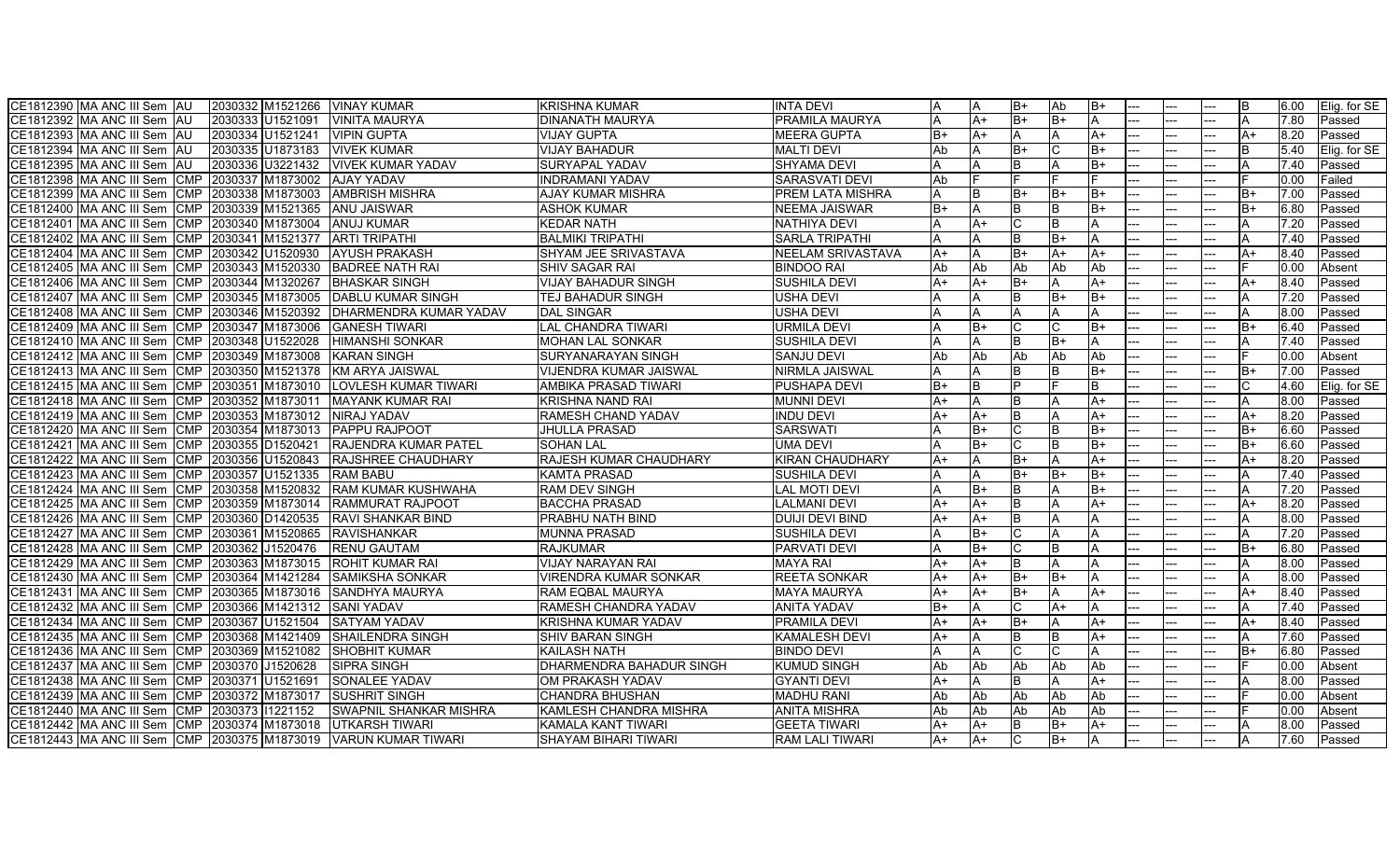| CE1812446 MA ANC III Sem ISD<br>2030377 J1420032<br><b>ANAMIKA</b><br>HORI LAL<br><b>KANTI DEVI</b><br>B+<br><b>B</b><br>$B+$<br>6.60<br>B+<br>Passed<br>$- -$<br>2030378 11520790<br><b>ANAMIKA TIWARI</b><br><b>RUKUM CHANDRA TIWARI</b><br>CE1812447 MA ANC III Sem ISD<br>VIDYAWATI TIWARI<br>8.00<br>A<br>A<br>IΑ<br>Passed<br>A<br>A<br>CE1812448 MA ANC III Sem ISD<br>2030379 U1421850<br><b>IANUP KUMAR GUPTA</b><br><b>BRIJ KUMAR GUPTA</b><br><b>KUSUM DEVI</b><br>$B+$<br>C<br>$B+$<br>$B+$<br>6.40<br>Passed<br>$B+$<br>CE1812449 MA ANC III Sem ISD<br>2030380 U1521267<br><b>APRAJITA SINGH</b><br>RANDHIR SINGH<br><b>UMA SINGH</b><br>$B+$<br>B+<br>B+<br>B<br>B+<br>B+<br>6.80<br>Passed<br>--<br>---<br>CE1812450 MA ANC III Sem ISD<br>2030381 1873002<br><b>ARUN KUMAR YADAV</b><br>RAM KRIPAL YADAV<br>B+<br>B+<br>6.40<br><b>KAMALA DEVI</b><br>B+<br><b>B</b><br>Passed<br>2030382 1320157<br><b>ARUN SINGH YADAV</b><br>B.<br>1.20<br>CE1812451 MA ANC III Sem ISD<br>RAMESHWAR YADAV<br><b>SIYA DULARI</b><br>Failed<br>2030383 U1323275<br>CE1812452 MA ANC III Sem ISD<br>ASHISH KUMAR DOHARE<br><b>JAYPAL SINGH</b><br><b>MANJU</b><br>$B+$<br>IB+<br>B+<br>B+<br>B+<br>6.80<br>Passed<br>CE1812453 MA ANC III Sem ISD<br>2030384 11873003<br>ASHISH KUMAR GAUTAM<br>VISHRAM GAUTAM<br><b>KAMLA DEVI</b><br>$B+$<br>B+<br>B+<br>6.60<br>$B+$<br>Passed<br>$A+$<br>CE1812454 MA ANC III Sem ISD<br>2030385 J1520098<br><b>BABITA YADAV</b><br>MAHENDRA NATH YADAV<br><b>REETA DEVI</b><br>A+<br>8.40<br>A+<br>Passed<br>Ab<br>Ab<br>CE1812455 MA ANC III Sem ISD<br>2030386 M1520369<br><b>DEEPAK KUMAR</b><br><b>JIWAN LAL</b><br><b>KAMLA DEVI</b><br>Ab<br>Ab<br>Ab<br>Absent<br>0.00<br>CE1812456 MA ANC III Sem ISD<br>2030387 1320249<br><b>DEVESH SINGH</b><br><b>ASHOK SINGH</b><br><b>RAJ KUMARI</b><br>B+<br>5.40<br>Passed<br>B+<br>CE1812457 MA ANC III Sem ISD<br>2030388 11873004<br>l B<br>$B+$<br>$B+$<br><b>GAUTAM YADAV</b><br>RAM GOPAL YADAV<br><b>SHIV DEVI</b><br>B+<br>6.60<br>Passed<br>2030389 11873005<br><b>HEMANT PANDEY</b><br><b>INDRA BHUSHAN PANDEY</b><br>lB+<br>CE1812458 MA ANC III Sem ISD<br>IKRISHAN KUMARI<br>B+<br>B+<br>$B+$<br>lB+<br>B+<br>7.00<br>Passed<br>CE1812459 MA ANC III Sem ISD<br>2030390 11873006<br>HIMANSHU<br>TILAK SINGH<br>ISUNEETA DEVI<br>$B+$<br>R<br>5.40<br>Passed<br>--<br><u>.</u> |
|-----------------------------------------------------------------------------------------------------------------------------------------------------------------------------------------------------------------------------------------------------------------------------------------------------------------------------------------------------------------------------------------------------------------------------------------------------------------------------------------------------------------------------------------------------------------------------------------------------------------------------------------------------------------------------------------------------------------------------------------------------------------------------------------------------------------------------------------------------------------------------------------------------------------------------------------------------------------------------------------------------------------------------------------------------------------------------------------------------------------------------------------------------------------------------------------------------------------------------------------------------------------------------------------------------------------------------------------------------------------------------------------------------------------------------------------------------------------------------------------------------------------------------------------------------------------------------------------------------------------------------------------------------------------------------------------------------------------------------------------------------------------------------------------------------------------------------------------------------------------------------------------------------------------------------------------------------------------------------------------------------------------------------------------------------------------------------------------------------------------------------------------------------------------------------------------------------------------------------------------------------------------------------------------------------------------------------------------------------------------------------------|
|                                                                                                                                                                                                                                                                                                                                                                                                                                                                                                                                                                                                                                                                                                                                                                                                                                                                                                                                                                                                                                                                                                                                                                                                                                                                                                                                                                                                                                                                                                                                                                                                                                                                                                                                                                                                                                                                                                                                                                                                                                                                                                                                                                                                                                                                                                                                                                                   |
|                                                                                                                                                                                                                                                                                                                                                                                                                                                                                                                                                                                                                                                                                                                                                                                                                                                                                                                                                                                                                                                                                                                                                                                                                                                                                                                                                                                                                                                                                                                                                                                                                                                                                                                                                                                                                                                                                                                                                                                                                                                                                                                                                                                                                                                                                                                                                                                   |
|                                                                                                                                                                                                                                                                                                                                                                                                                                                                                                                                                                                                                                                                                                                                                                                                                                                                                                                                                                                                                                                                                                                                                                                                                                                                                                                                                                                                                                                                                                                                                                                                                                                                                                                                                                                                                                                                                                                                                                                                                                                                                                                                                                                                                                                                                                                                                                                   |
|                                                                                                                                                                                                                                                                                                                                                                                                                                                                                                                                                                                                                                                                                                                                                                                                                                                                                                                                                                                                                                                                                                                                                                                                                                                                                                                                                                                                                                                                                                                                                                                                                                                                                                                                                                                                                                                                                                                                                                                                                                                                                                                                                                                                                                                                                                                                                                                   |
|                                                                                                                                                                                                                                                                                                                                                                                                                                                                                                                                                                                                                                                                                                                                                                                                                                                                                                                                                                                                                                                                                                                                                                                                                                                                                                                                                                                                                                                                                                                                                                                                                                                                                                                                                                                                                                                                                                                                                                                                                                                                                                                                                                                                                                                                                                                                                                                   |
|                                                                                                                                                                                                                                                                                                                                                                                                                                                                                                                                                                                                                                                                                                                                                                                                                                                                                                                                                                                                                                                                                                                                                                                                                                                                                                                                                                                                                                                                                                                                                                                                                                                                                                                                                                                                                                                                                                                                                                                                                                                                                                                                                                                                                                                                                                                                                                                   |
|                                                                                                                                                                                                                                                                                                                                                                                                                                                                                                                                                                                                                                                                                                                                                                                                                                                                                                                                                                                                                                                                                                                                                                                                                                                                                                                                                                                                                                                                                                                                                                                                                                                                                                                                                                                                                                                                                                                                                                                                                                                                                                                                                                                                                                                                                                                                                                                   |
|                                                                                                                                                                                                                                                                                                                                                                                                                                                                                                                                                                                                                                                                                                                                                                                                                                                                                                                                                                                                                                                                                                                                                                                                                                                                                                                                                                                                                                                                                                                                                                                                                                                                                                                                                                                                                                                                                                                                                                                                                                                                                                                                                                                                                                                                                                                                                                                   |
|                                                                                                                                                                                                                                                                                                                                                                                                                                                                                                                                                                                                                                                                                                                                                                                                                                                                                                                                                                                                                                                                                                                                                                                                                                                                                                                                                                                                                                                                                                                                                                                                                                                                                                                                                                                                                                                                                                                                                                                                                                                                                                                                                                                                                                                                                                                                                                                   |
|                                                                                                                                                                                                                                                                                                                                                                                                                                                                                                                                                                                                                                                                                                                                                                                                                                                                                                                                                                                                                                                                                                                                                                                                                                                                                                                                                                                                                                                                                                                                                                                                                                                                                                                                                                                                                                                                                                                                                                                                                                                                                                                                                                                                                                                                                                                                                                                   |
|                                                                                                                                                                                                                                                                                                                                                                                                                                                                                                                                                                                                                                                                                                                                                                                                                                                                                                                                                                                                                                                                                                                                                                                                                                                                                                                                                                                                                                                                                                                                                                                                                                                                                                                                                                                                                                                                                                                                                                                                                                                                                                                                                                                                                                                                                                                                                                                   |
|                                                                                                                                                                                                                                                                                                                                                                                                                                                                                                                                                                                                                                                                                                                                                                                                                                                                                                                                                                                                                                                                                                                                                                                                                                                                                                                                                                                                                                                                                                                                                                                                                                                                                                                                                                                                                                                                                                                                                                                                                                                                                                                                                                                                                                                                                                                                                                                   |
|                                                                                                                                                                                                                                                                                                                                                                                                                                                                                                                                                                                                                                                                                                                                                                                                                                                                                                                                                                                                                                                                                                                                                                                                                                                                                                                                                                                                                                                                                                                                                                                                                                                                                                                                                                                                                                                                                                                                                                                                                                                                                                                                                                                                                                                                                                                                                                                   |
|                                                                                                                                                                                                                                                                                                                                                                                                                                                                                                                                                                                                                                                                                                                                                                                                                                                                                                                                                                                                                                                                                                                                                                                                                                                                                                                                                                                                                                                                                                                                                                                                                                                                                                                                                                                                                                                                                                                                                                                                                                                                                                                                                                                                                                                                                                                                                                                   |
| CE1812460 MA ANC III Sem ISD<br><b>KAJAL DWIVEDI</b><br>2030391 U1520492<br>PAVAN KUMAR DWIVEDI<br>SUNITA DWIVEDI<br>Ab<br>Ab<br>Ab<br><b>Ab</b><br>Absent<br>Ab<br>0.00                                                                                                                                                                                                                                                                                                                                                                                                                                                                                                                                                                                                                                                                                                                                                                                                                                                                                                                                                                                                                                                                                                                                                                                                                                                                                                                                                                                                                                                                                                                                                                                                                                                                                                                                                                                                                                                                                                                                                                                                                                                                                                                                                                                                          |
| 2030392 J1420733<br>C<br>CE1812463 IMA ANC III Sem IISD<br>KM SULOCHANA KUMARI<br>VINOD KUMAR<br><b>MUNNI DEVI</b><br>5.60<br>Passed                                                                                                                                                                                                                                                                                                                                                                                                                                                                                                                                                                                                                                                                                                                                                                                                                                                                                                                                                                                                                                                                                                                                                                                                                                                                                                                                                                                                                                                                                                                                                                                                                                                                                                                                                                                                                                                                                                                                                                                                                                                                                                                                                                                                                                              |
| CE1812465 MA ANC III Sem ISD<br>2030393 U1422453<br>KRISHNA<br><b>BHOLA NATH</b><br><b>MEENA DEVI</b><br>$R+$<br>IB+<br>B+<br>lB+<br>7.20<br>Passed<br><u>.</u>                                                                                                                                                                                                                                                                                                                                                                                                                                                                                                                                                                                                                                                                                                                                                                                                                                                                                                                                                                                                                                                                                                                                                                                                                                                                                                                                                                                                                                                                                                                                                                                                                                                                                                                                                                                                                                                                                                                                                                                                                                                                                                                                                                                                                   |
| CE1812466 MA ANC III Sem ISD<br>2030394 M1521454<br><b>LALITA CHAUHAN</b><br>SURENDRA SINGH<br><b>NIRMALA DEVI</b><br>$B+$<br>B<br>lB+<br>lB+<br>$B+$<br>7.00<br>A<br>Passed                                                                                                                                                                                                                                                                                                                                                                                                                                                                                                                                                                                                                                                                                                                                                                                                                                                                                                                                                                                                                                                                                                                                                                                                                                                                                                                                                                                                                                                                                                                                                                                                                                                                                                                                                                                                                                                                                                                                                                                                                                                                                                                                                                                                      |
| CE1812467 MA ANC III Sem ISD<br>2030395 U1523238<br>PAVAN DEEP<br><b>SHANKAR LAL</b><br>$B+$<br>IB+<br><b>SAVITA</b><br>IB.<br>$B+$<br>B+<br>6.40<br>Passed                                                                                                                                                                                                                                                                                                                                                                                                                                                                                                                                                                                                                                                                                                                                                                                                                                                                                                                                                                                                                                                                                                                                                                                                                                                                                                                                                                                                                                                                                                                                                                                                                                                                                                                                                                                                                                                                                                                                                                                                                                                                                                                                                                                                                       |
| CE1812468 MA ANC III Sem ISD<br>PHANINDRA KUMAR UPADHYAY<br><b>SUMAN UPADHYAY</b><br>$B+$<br>B+<br>2030396 11873007<br><b>RAJESH UPADHYAY</b><br>$A+$<br>7.40<br>Passed                                                                                                                                                                                                                                                                                                                                                                                                                                                                                                                                                                                                                                                                                                                                                                                                                                                                                                                                                                                                                                                                                                                                                                                                                                                                                                                                                                                                                                                                                                                                                                                                                                                                                                                                                                                                                                                                                                                                                                                                                                                                                                                                                                                                           |
| CE1812470 MA ANC III Sem ISD<br>2030397<br>11873009<br>PRADEEP KUMAR CHAUDHARI<br><b>SHIVDHANI</b><br><b>PREMA DEVI</b><br>Ab<br>Ab<br>Ab<br>Ab<br>Ab<br>0.OC<br>Absent<br>--                                                                                                                                                                                                                                                                                                                                                                                                                                                                                                                                                                                                                                                                                                                                                                                                                                                                                                                                                                                                                                                                                                                                                                                                                                                                                                                                                                                                                                                                                                                                                                                                                                                                                                                                                                                                                                                                                                                                                                                                                                                                                                                                                                                                     |
| 2030398 11873010<br>$B+$<br>6.20<br>CE1812471 MA ANC III Sem ISD<br>PREM CHANDRA GUPTA<br><b>JEET LAL</b><br><b>RAJKUMAREE</b><br><b>B</b><br><b>B</b><br>$B+$<br>Passed                                                                                                                                                                                                                                                                                                                                                                                                                                                                                                                                                                                                                                                                                                                                                                                                                                                                                                                                                                                                                                                                                                                                                                                                                                                                                                                                                                                                                                                                                                                                                                                                                                                                                                                                                                                                                                                                                                                                                                                                                                                                                                                                                                                                          |
| CE1812473 MA ANC III Sem ISD<br>2030399 R1520017<br>PUSHPANJALI<br>RAM NARAYAN PANDEY<br><b>SUSHILA DEVI</b><br>B+<br>7.80<br>A<br>Passed<br>A                                                                                                                                                                                                                                                                                                                                                                                                                                                                                                                                                                                                                                                                                                                                                                                                                                                                                                                                                                                                                                                                                                                                                                                                                                                                                                                                                                                                                                                                                                                                                                                                                                                                                                                                                                                                                                                                                                                                                                                                                                                                                                                                                                                                                                    |
| CE1812475 MA ANC III Sem ISD<br><b>RAMENDRA SINGH</b><br>2030400 U1422644<br><b>BIRENDRA BAHADUR SINGH</b><br><b>MANJU SINGH</b><br>B+<br>$B+$<br>6.20<br><b>B</b><br>Passed                                                                                                                                                                                                                                                                                                                                                                                                                                                                                                                                                                                                                                                                                                                                                                                                                                                                                                                                                                                                                                                                                                                                                                                                                                                                                                                                                                                                                                                                                                                                                                                                                                                                                                                                                                                                                                                                                                                                                                                                                                                                                                                                                                                                      |
| <b>I</b> B<br>CE1812476 MA ANC III Sem ISD<br>2030401 1520497<br>RAVI KANT TIWARI<br>SURAJ TIWARI<br><b>NEELAM TIWARI</b><br>$B+$<br>B+<br>7.20<br>Passed<br>A                                                                                                                                                                                                                                                                                                                                                                                                                                                                                                                                                                                                                                                                                                                                                                                                                                                                                                                                                                                                                                                                                                                                                                                                                                                                                                                                                                                                                                                                                                                                                                                                                                                                                                                                                                                                                                                                                                                                                                                                                                                                                                                                                                                                                    |
| 2030402 J1520496<br>$B+$<br>CE1812477 MA ANC III Sem ISD<br><b>ROSHANEE PAL</b><br>PHOOL CHAND PAL<br>lΒ<br>lB+<br>$B+$<br>6.40<br>Passed<br><b>HIRAVTI PAL</b><br>IΒ<br><u></u><br><u>. </u>                                                                                                                                                                                                                                                                                                                                                                                                                                                                                                                                                                                                                                                                                                                                                                                                                                                                                                                                                                                                                                                                                                                                                                                                                                                                                                                                                                                                                                                                                                                                                                                                                                                                                                                                                                                                                                                                                                                                                                                                                                                                                                                                                                                     |
| CE1812479 MA ANC III Sem ISD<br>2030403 11520582<br><b>SAURABH KUMAR MISHRA</b><br><b>DEVI PRASAD MISHRA</b><br>C<br><b>UPMA MISHRA</b><br>$B+$<br>lB.<br>$B+$<br>6.40<br>Passed                                                                                                                                                                                                                                                                                                                                                                                                                                                                                                                                                                                                                                                                                                                                                                                                                                                                                                                                                                                                                                                                                                                                                                                                                                                                                                                                                                                                                                                                                                                                                                                                                                                                                                                                                                                                                                                                                                                                                                                                                                                                                                                                                                                                  |
| CE1812481 MA ANC III Sem ISD<br>2030404 11873012<br><b>SHIVAM SINGH</b><br><b>RAM PRAKASH SINGH</b><br>B+<br>B+<br>7.60<br>ISEEMA SINGH<br>Passed                                                                                                                                                                                                                                                                                                                                                                                                                                                                                                                                                                                                                                                                                                                                                                                                                                                                                                                                                                                                                                                                                                                                                                                                                                                                                                                                                                                                                                                                                                                                                                                                                                                                                                                                                                                                                                                                                                                                                                                                                                                                                                                                                                                                                                 |
| B+<br>CE1812480 MA ANC III Sem ISD<br>2030405 11520616<br><b>SHIVAM SINGH</b><br><b>RAM MANOHAR SINGH</b><br><b>VINITA SINGH</b><br>lB+<br>B+<br>6.80<br>Passed                                                                                                                                                                                                                                                                                                                                                                                                                                                                                                                                                                                                                                                                                                                                                                                                                                                                                                                                                                                                                                                                                                                                                                                                                                                                                                                                                                                                                                                                                                                                                                                                                                                                                                                                                                                                                                                                                                                                                                                                                                                                                                                                                                                                                   |
| CE1812482 MA ANC III Sem ISD<br>B+<br>2030406 J1520597<br><b>SHIVANI TRIPATHI</b><br><b>PRAMILA TRIPATHI</b><br>$B+$<br>ANANT MANI TRIPATHI<br>7.60<br>Passed                                                                                                                                                                                                                                                                                                                                                                                                                                                                                                                                                                                                                                                                                                                                                                                                                                                                                                                                                                                                                                                                                                                                                                                                                                                                                                                                                                                                                                                                                                                                                                                                                                                                                                                                                                                                                                                                                                                                                                                                                                                                                                                                                                                                                     |
| CE1812483 MA ANC III Sem ISD<br>2030407 11520648<br><b>SHUBHAM SRIVASTAVA</b><br>B+<br>$B+$<br>$B+$<br>RAMESH CHANDRA SRIVASTAVA<br>KIRAN SRIVASTAVA<br>$B+$<br>7.20<br>Passed<br>$-1$<br><u>.</u>                                                                                                                                                                                                                                                                                                                                                                                                                                                                                                                                                                                                                                                                                                                                                                                                                                                                                                                                                                                                                                                                                                                                                                                                                                                                                                                                                                                                                                                                                                                                                                                                                                                                                                                                                                                                                                                                                                                                                                                                                                                                                                                                                                                |
| 2030408 11873013<br>SIDDHARTHA SHARMA<br>$B+$<br>CE1812484 MA ANC III Sem ISD<br>RAJESH KUMAR<br><b>PRABHA DEVI</b><br>$B+$<br>IB.<br>ΙR<br>$B+$<br>B+<br>6.60<br>Passed                                                                                                                                                                                                                                                                                                                                                                                                                                                                                                                                                                                                                                                                                                                                                                                                                                                                                                                                                                                                                                                                                                                                                                                                                                                                                                                                                                                                                                                                                                                                                                                                                                                                                                                                                                                                                                                                                                                                                                                                                                                                                                                                                                                                          |
| CE1812485 MA ANC III Sem ISD<br>2030409 J1520660<br><b>SWATI YADAV</b><br><b>BHEEM YADAV</b><br><b>URMILA YADAV</b><br>IB+<br>ΙB.<br>B+<br>B+<br>7.00<br>B+<br>Passed                                                                                                                                                                                                                                                                                                                                                                                                                                                                                                                                                                                                                                                                                                                                                                                                                                                                                                                                                                                                                                                                                                                                                                                                                                                                                                                                                                                                                                                                                                                                                                                                                                                                                                                                                                                                                                                                                                                                                                                                                                                                                                                                                                                                             |
| CE1812486 MA ANC III Sem ISD<br>2030410 G1520213<br><b>SWATI YADAV</b><br>RAJENDRA PRASAD YADAV<br><b>USHA YADAV</b><br>Ab<br><b>Ab</b><br>Ab<br>Ab<br>Ab<br>0.00<br>Absent                                                                                                                                                                                                                                                                                                                                                                                                                                                                                                                                                                                                                                                                                                                                                                                                                                                                                                                                                                                                                                                                                                                                                                                                                                                                                                                                                                                                                                                                                                                                                                                                                                                                                                                                                                                                                                                                                                                                                                                                                                                                                                                                                                                                       |
| CE1812487 MA ANC III Sem ISD<br>2030411 1520703<br><b>TRIPURESH SINGH</b><br>5.60<br>SHREE RAM SINGH<br><b>REETA SINGH</b><br>B<br>B<br>Passed                                                                                                                                                                                                                                                                                                                                                                                                                                                                                                                                                                                                                                                                                                                                                                                                                                                                                                                                                                                                                                                                                                                                                                                                                                                                                                                                                                                                                                                                                                                                                                                                                                                                                                                                                                                                                                                                                                                                                                                                                                                                                                                                                                                                                                    |
| 2030412 J1320753<br><b>VAISHALI GUPTA</b><br>HAZARI GUPTA<br>CE1812488 MA ANC III Sem ISD<br><b>SHOBHA DEVI</b><br>5.00<br>Passed<br><u>.</u>                                                                                                                                                                                                                                                                                                                                                                                                                                                                                                                                                                                                                                                                                                                                                                                                                                                                                                                                                                                                                                                                                                                                                                                                                                                                                                                                                                                                                                                                                                                                                                                                                                                                                                                                                                                                                                                                                                                                                                                                                                                                                                                                                                                                                                     |
| CE1812489 MA ANC III Sem ISD<br>Ab<br>Ab<br>2030413 1873014<br><b>VIPIN KUMAR DUBEY</b><br>VANSHI DHAR DUBEY<br><b>UMA DEVI</b><br><b>Ab</b><br>Ab<br>Absent<br>Ab<br>0.00                                                                                                                                                                                                                                                                                                                                                                                                                                                                                                                                                                                                                                                                                                                                                                                                                                                                                                                                                                                                                                                                                                                                                                                                                                                                                                                                                                                                                                                                                                                                                                                                                                                                                                                                                                                                                                                                                                                                                                                                                                                                                                                                                                                                        |
| CE1812490 MA ANC III Sem ISD<br>7.60<br>2030414 1873015<br><b>VIVEK KUMAR SINGH</b><br>RAJ KUMAR SINGH<br><b>GANG LATA SINGH</b><br>$B+$<br>$B+$<br>Passed<br>A                                                                                                                                                                                                                                                                                                                                                                                                                                                                                                                                                                                                                                                                                                                                                                                                                                                                                                                                                                                                                                                                                                                                                                                                                                                                                                                                                                                                                                                                                                                                                                                                                                                                                                                                                                                                                                                                                                                                                                                                                                                                                                                                                                                                                   |
| CE1812491 MA ANC III Sem ISD<br>2030415 11873016<br><b>VIVEK UPADHYAY</b><br>ARVIND UPADHYAY<br><b>PUSHPA DEVI</b><br>Ab<br><b>Ab</b><br>Ab<br>Ab<br>Ab<br>Absent<br>0.00<br>$---$                                                                                                                                                                                                                                                                                                                                                                                                                                                                                                                                                                                                                                                                                                                                                                                                                                                                                                                                                                                                                                                                                                                                                                                                                                                                                                                                                                                                                                                                                                                                                                                                                                                                                                                                                                                                                                                                                                                                                                                                                                                                                                                                                                                                |
| CE1812492 MA ANC III Sem SPM<br>2030416 J1520037<br><b>ANITA YADAV</b><br>LAKSHMAN YADAV<br>LALMANI<br>$B+$<br>B+<br>$B+$<br>$B+$<br>6.40<br>Passed                                                                                                                                                                                                                                                                                                                                                                                                                                                                                                                                                                                                                                                                                                                                                                                                                                                                                                                                                                                                                                                                                                                                                                                                                                                                                                                                                                                                                                                                                                                                                                                                                                                                                                                                                                                                                                                                                                                                                                                                                                                                                                                                                                                                                               |
| CE1812493 MA ANC III Sem SPM<br>2030417 G1420037<br><b>ANURADHA YADAV</b><br><b>ARJUN SINGH</b><br><b>GUDIYA</b><br>$B+$<br>$B+$<br>6.40<br>Passed                                                                                                                                                                                                                                                                                                                                                                                                                                                                                                                                                                                                                                                                                                                                                                                                                                                                                                                                                                                                                                                                                                                                                                                                                                                                                                                                                                                                                                                                                                                                                                                                                                                                                                                                                                                                                                                                                                                                                                                                                                                                                                                                                                                                                                |
| CE1812494 MA ANC III Sem SPM<br>2030418 G1520090<br><b>KM BAVITA</b><br>RAMRAJ<br>URMILA DEVI<br>lB+<br>7.20<br>IB.<br>B+<br>Passed<br>ΙA                                                                                                                                                                                                                                                                                                                                                                                                                                                                                                                                                                                                                                                                                                                                                                                                                                                                                                                                                                                                                                                                                                                                                                                                                                                                                                                                                                                                                                                                                                                                                                                                                                                                                                                                                                                                                                                                                                                                                                                                                                                                                                                                                                                                                                         |
| CE1812495 MA ANC III Sem SPM 2030419 G1520103<br><b>KM JYOTI SINGH PATEL</b><br><b>SUMITRA DEVI</b><br>$A+$<br>Iв<br>$A+$<br>7.60<br>BRAJ BHUSHAN SINGH PATEL<br>Passed<br>---<br>---<br>---                                                                                                                                                                                                                                                                                                                                                                                                                                                                                                                                                                                                                                                                                                                                                                                                                                                                                                                                                                                                                                                                                                                                                                                                                                                                                                                                                                                                                                                                                                                                                                                                                                                                                                                                                                                                                                                                                                                                                                                                                                                                                                                                                                                      |